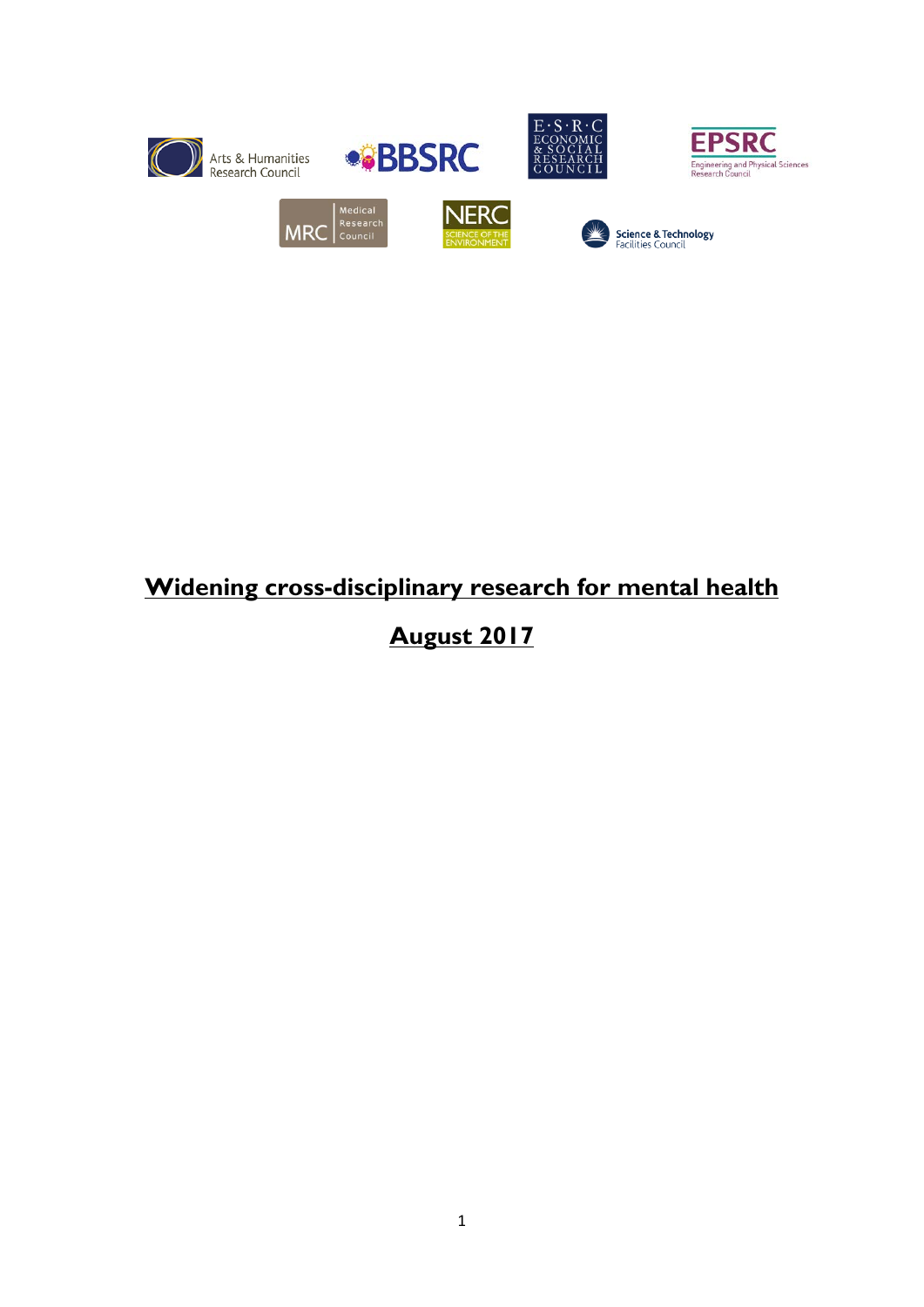# **Cross-disciplinary mental health research agenda**

The Research Councils (AHRC, BBSRC, EPSRC, ESRC, MRC, NERC and STFC) collectively have an interest in mental health research from a medical, biological, environmental, cultural, societal, technical and historical perspective. We have worked together to develop a crossdisciplinary research agenda, to articulate opportunities for cross-disciplinary working. This document is not a strategy for mental health research, nor is it trying to address the full scope of what is a broad field of research with other funders and organisations playing a part in its delivery. The aim of this document is to highlight some areas where researchers from different disciplinary backgrounds might work together. We recognise that researchers are already working in many of the areas outlined in this document but we hope that articulating the research areas in a cross-disciplinary way might help to expand research to be inclusive of other disciplines. We hope that this document will strengthen cross-disciplinary research for mental health and inform future cross-disciplinary Research Council investments.

We acknowledge that there are many parallel activities led by other organisations. It is intended that the publication of this research agenda will complement those activities, and will reflect specific areas that the Research Councils are collectively interested in developing through cross-disciplinary research. A summary of some related activity, for example NIHR funding, can be found at the end of this document.

We recognise the excellent research already taking place within the broad area of mental health, for example the identification of key genes associated with the development of mental health problems and the impact of childhood experiences on mental and physical health outcomes in later life. Nonetheless, much of this work falls within the remits of individual Research Councils. Our aim is to build upon this research by encouraging increased collaborative working that cuts across the remits of the Research Councils.

This document predominantly uses the terms 'mental health problems' and 'mental illness'. It is acknowledged that there are a number of alternative terms that can be used to describe the state in which a person may be experiencing mental health problems. It is our understanding that these terms are widely accepted within the research field of mental health, and also by the public.

# **Background**

**.** 

Mental illness is the largest single cause of disability in the UK and represents 28% of the national disease burden in the UK. It is the leading cause of sickness absence in the UK, accounting for 70 million sick days in 2007, and also costs the UK economy £70-£100 billion per year; which is 4.5% of Gross Domestic Product. Furthermore, people with mental illness die on average [1](#page-1-0)5-20 years earlier than those without, often from avoidable causes. <sup>1</sup>

<span id="page-1-0"></span> $1$  Chief Medical Officer for England annual report on Public Mental Health, 2014 https://www.gov.uk/government/publications/chief-medical-officer-cmo-annual-report-public-mental-health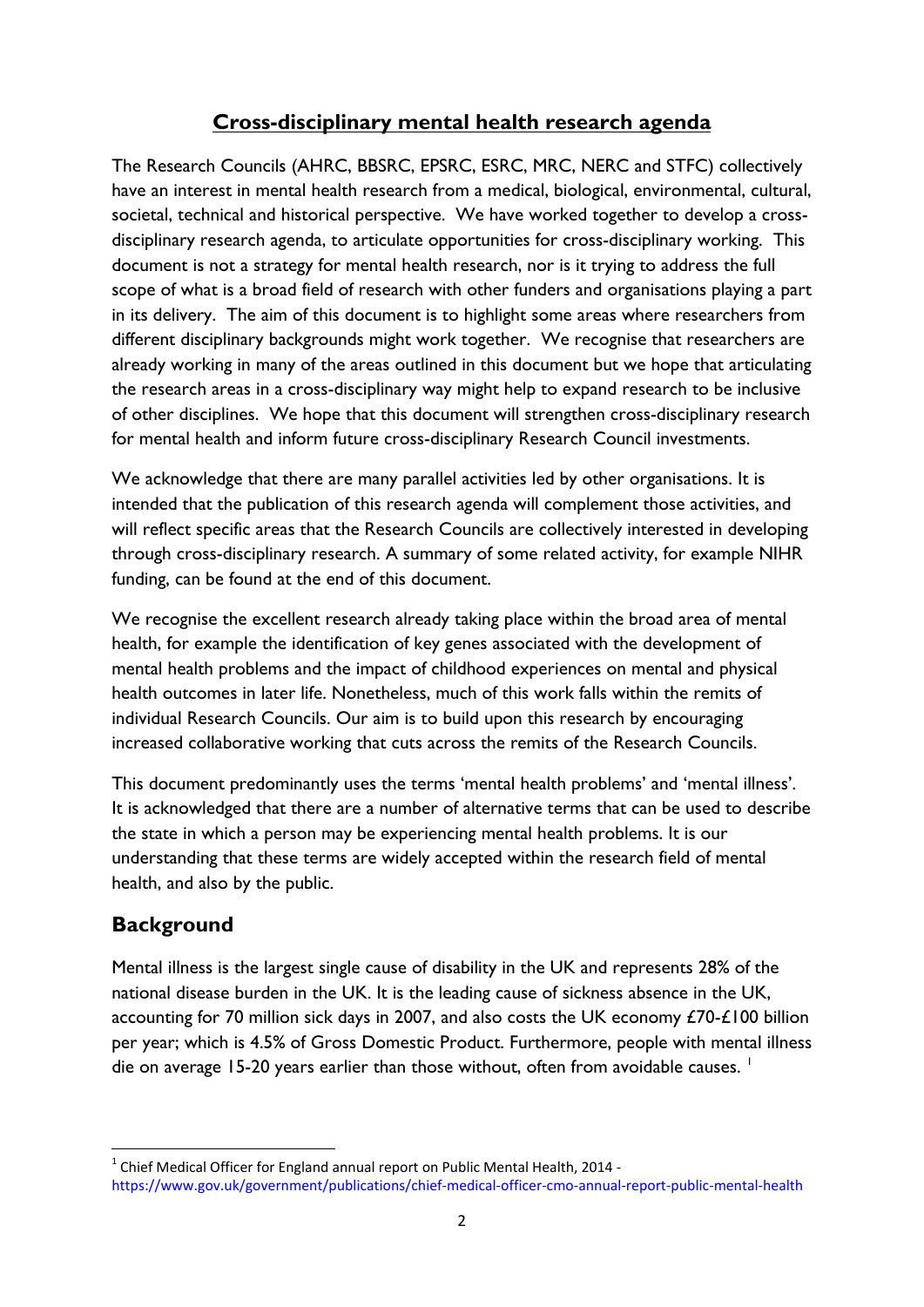It is estimated that 23% of the UK population is affected by mental health problems at some point each year. In spite of recent progress, more research is needed to better understand how to prevent, diagnose and treat mental illness<sup>[2](#page-2-0)</sup>. Only about a quarter of people with a mental health problem are deemed to receive ongoing treatment, leaving the majority grappling with mental health issues seeking help or information on their own, and depending on the informal support of family, friends or colleagues. In England, women are more likely than men to have a common mental health problem and are almost twice as likely to be diagnosed with anxiety disorders. However, men's mental health is also of crucial importance: of the total number of suicides registered in the UK in 2015, 75% were males. In addition, postnatal depression in fathers has been associated with emotional and behavioural problems in their child. 10% of children and young people (aged 5-16 years) have a clinically diagnosable mental problem, yet 70% of children and adolescents who experience mental health problems have not had appropriate interventions at a sufficiently early age. $3$ 

It has been found that 30% of people with a long-term physical health problem also had a mental health problem and 46% of people with a mental health problem also had a long-term physical health problem<sup>[4](#page-2-2)</sup>, suggesting strong connections between mental and physical health.

# **Scope**

**.** 

The overarching objective of this research agenda is to encourage and strengthen crossdisciplinary mental health research that will fundamentally lead to: a better understanding of the broad determinants of mental health and mental illness across the life course, as well as a better understanding of mental health conditions and comorbidities; better knowledge of resilience to or self-management of those conditions amongst individuals, communities or groups; improved diagnosis, care and treatment; improved experience of health and social care provision; more effective interventions and preventative methods; and better training of healthcare professionals.

Definitional issues are subject to debate, are contested and need to remain contestable. Mental health and mental health problems can be both objectively and subjectively experienced and understood by a range of symptoms and experiences in various ways by different people. Mental health tends to be used as a broad term to indicate a range of concepts and understandings that include both positive states (mental health or mental wellbeing) and mental illness, but concepts of mental health and mental illness may not be mutually-exclusive.

<span id="page-2-1"></span><span id="page-2-0"></span><sup>&</sup>lt;sup>2</sup> [MQ report on UK Mental Health Research Funding](http://b.3cdn.net/joinmq/1f731755e4183d5337_apm6b0gll.pdf), 2015 - MQ report on UK Mental Health Research Funding <sup>3</sup> Mental Health Foundation Report on Fundamental facts about Mental Health, 2015 <https://www.mentalhealth.org.uk/sites/default/files/fundamental-facts-15.pdf>

<span id="page-2-2"></span> $\frac{4}{1}$ The King's Fund report on Long term conditions and mental health – the cost of co-morbidities, 2012 [https://www.kingsfund.org.uk/sites/files/kf/field/field\\_publication\\_file/long-term-conditions-mental-health-cost-comorbidities](https://www.kingsfund.org.uk/sites/files/kf/field/field_publication_file/long-term-conditions-mental-health-cost-comorbidities-naylor-feb12.pdf)[naylor-feb12.pdf](https://www.kingsfund.org.uk/sites/files/kf/field/field_publication_file/long-term-conditions-mental-health-cost-comorbidities-naylor-feb12.pdf)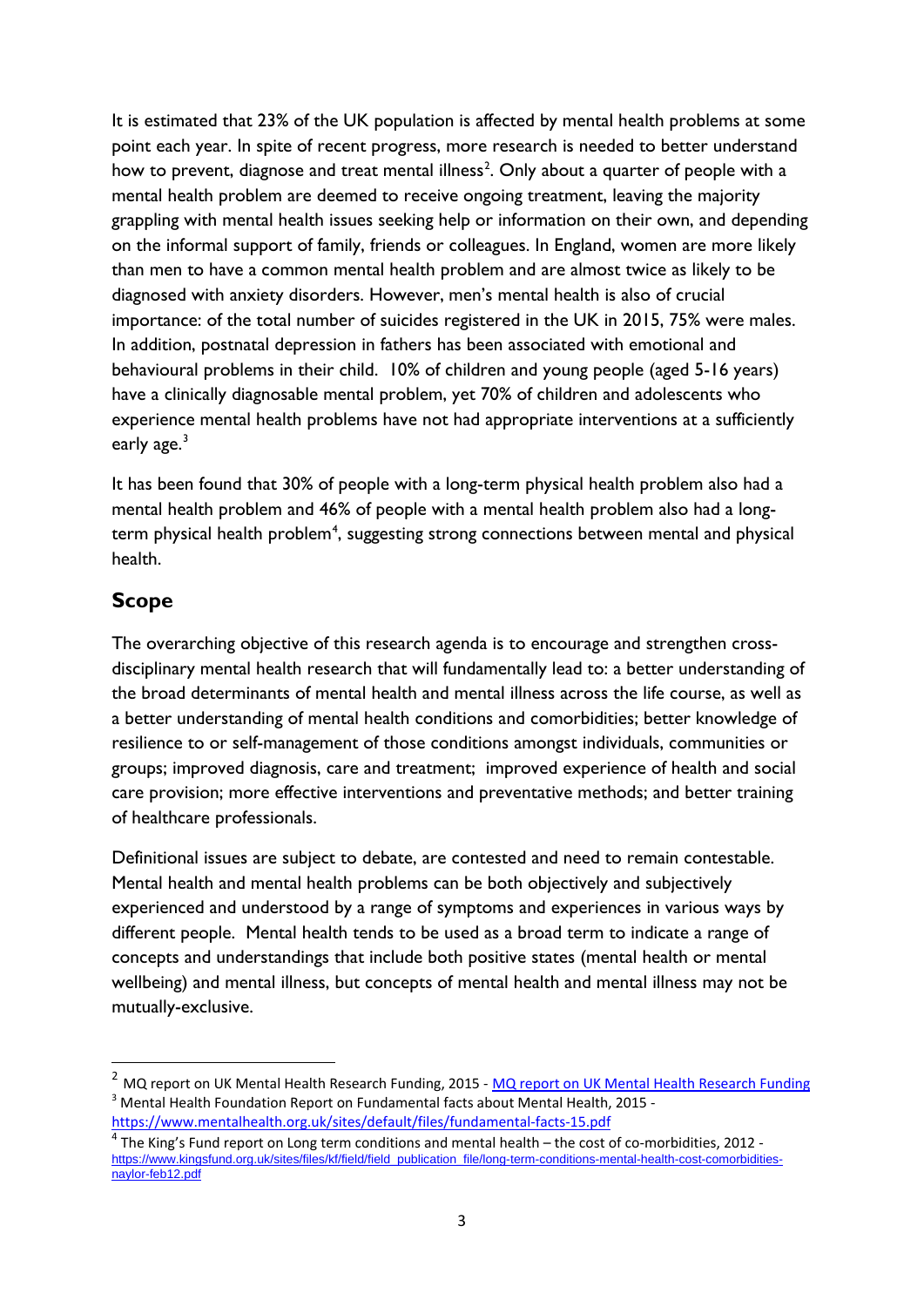It is widely accepted that neurodegenerative disorders fall under the broader umbrella of mental health problems, however as research on neurodegenerative disorders is being funded through alternative routes, the Research Councils have deemed them to be out of scope for this agenda. Aside from the exclusion of neurodegenerative disorders, this research agenda is open to research that focuses on the broad range of mental health conditions, in addition to research that concentrates on maintaining wellbeing or preventing mental health problems. It focuses on areas where high quality cross-disciplinary research could add the most value and impact to the broader mental health research landscape through novel and transformative research.

# **Process**

The Research Councils convened an expert group to advise on the development of this research agenda. This comprised of five leading academics in the field of mental health, and representatives of end users of research and service user organisations. A wider audience of academics, funders, and representatives from mental health charities were consulted through a workshop. The main aim of these activities was to seek advice and gather knowledge about important research areas that could be addressed through crossdisciplinary working within or across the remits of the Research Councils. Through this consultation four research areas and five cross-cutting themes have been identified. These research areas and cross-cutting themes are shown in the diagram below and explained in further detail in the following section:



### **Summary of outputs**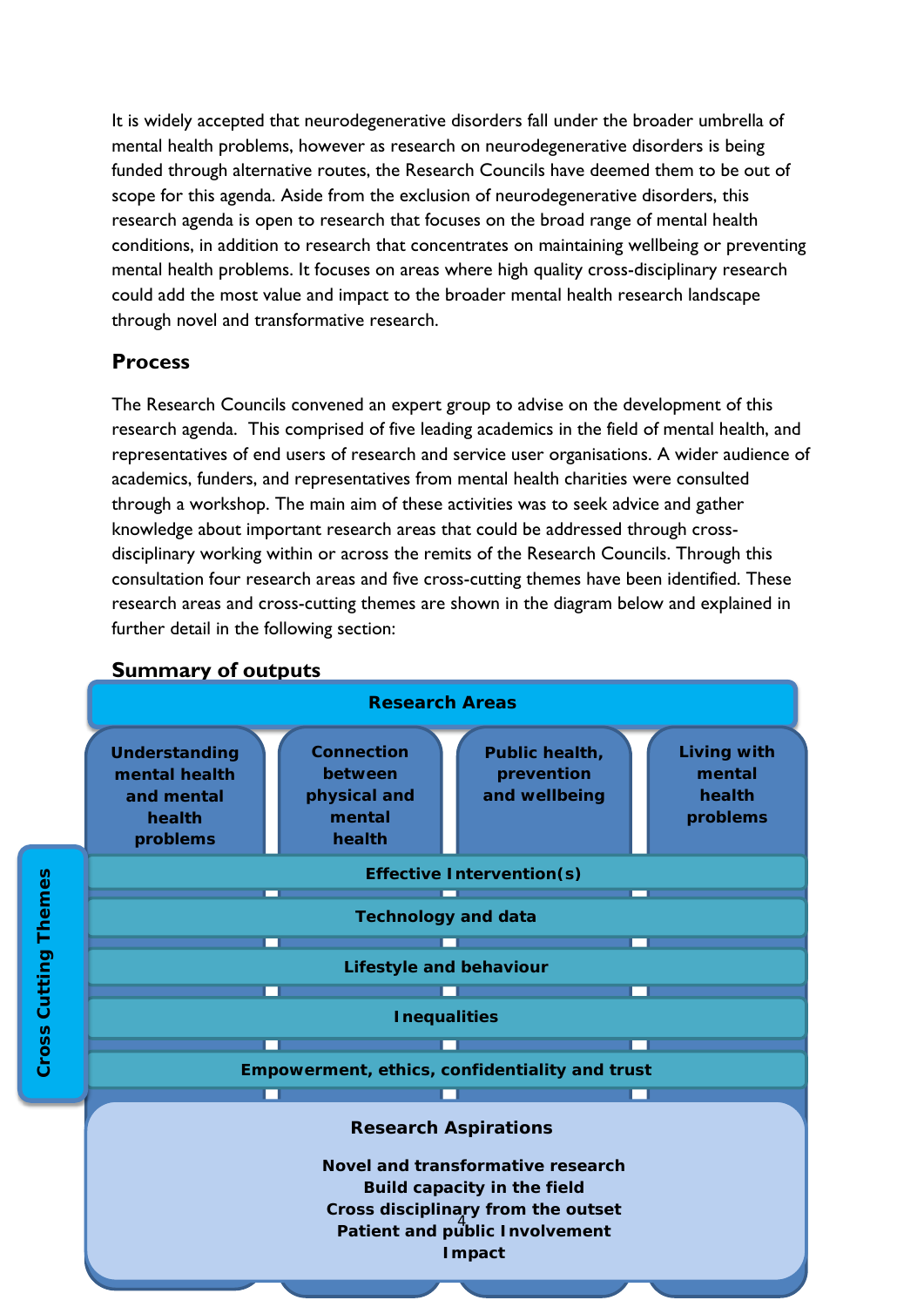Research areas:

- 1. Understanding mental health and mental health problems
- 2. Connection between physical and mental health
- 3. Public health, prevention and wellbeing
- 4. Living with mental health problems

Cross-cutting themes

- 1. Effective intervention(s)
- 2. Technology and data
- 3. Lifestyle and behaviour
- 4. Inequalities
- 5. Empowerment, ethics, confidentiality and trust

# **Research areas**

Four overarching research areas were identified where there is scope for enhanced collaboration across different disciplines and sectors. These are broad topics where collaborative and cross-disciplinary work would add significant value to the field of mental health research. The detail included within these areas and themes illustrates the types of issues that could be investigated under the broader heading. This detail is not prescriptive and therefore additional elements that are not specifically mentioned below may also be relevant, and the Research Councils welcome research in those areas as well.

### **1. Understanding mental health and mental health problems**

The intention of this research area is to build on our understanding and knowledge of what constitutes and/or determines mental health or mental illness. This is not only in terms of medical and biological knowledge, but also in terms of the social, cultural, historical, environmental, contextual and psychological factors and their interplay with each other.

Currently there is better knowledge in some areas of mental health/illness than in others. This area requires a holistic approach to understanding the determinants, multifactorial influences (for example, looking across genetics, early life adversity, social support networks, environmental and economic factors, etc.) and potential developmental or adult stressors that could affect mental health trajectories throughout the life course, leading to an increased susceptibility to developing mental health problems. Conversely, identifying protective factors that confer resilience to the development of mental disorders is valuable. It is important to consider a time course approach that investigates both key periods of susceptibility, e.g. early life, adolescence, and an individual's mental illness journey, for example, change, remittance, or relapse. This could also include research on changes in the prevalence, awareness and/or perception of mental health problems and people's own understanding of their mental health, in addition to the wider communities understanding.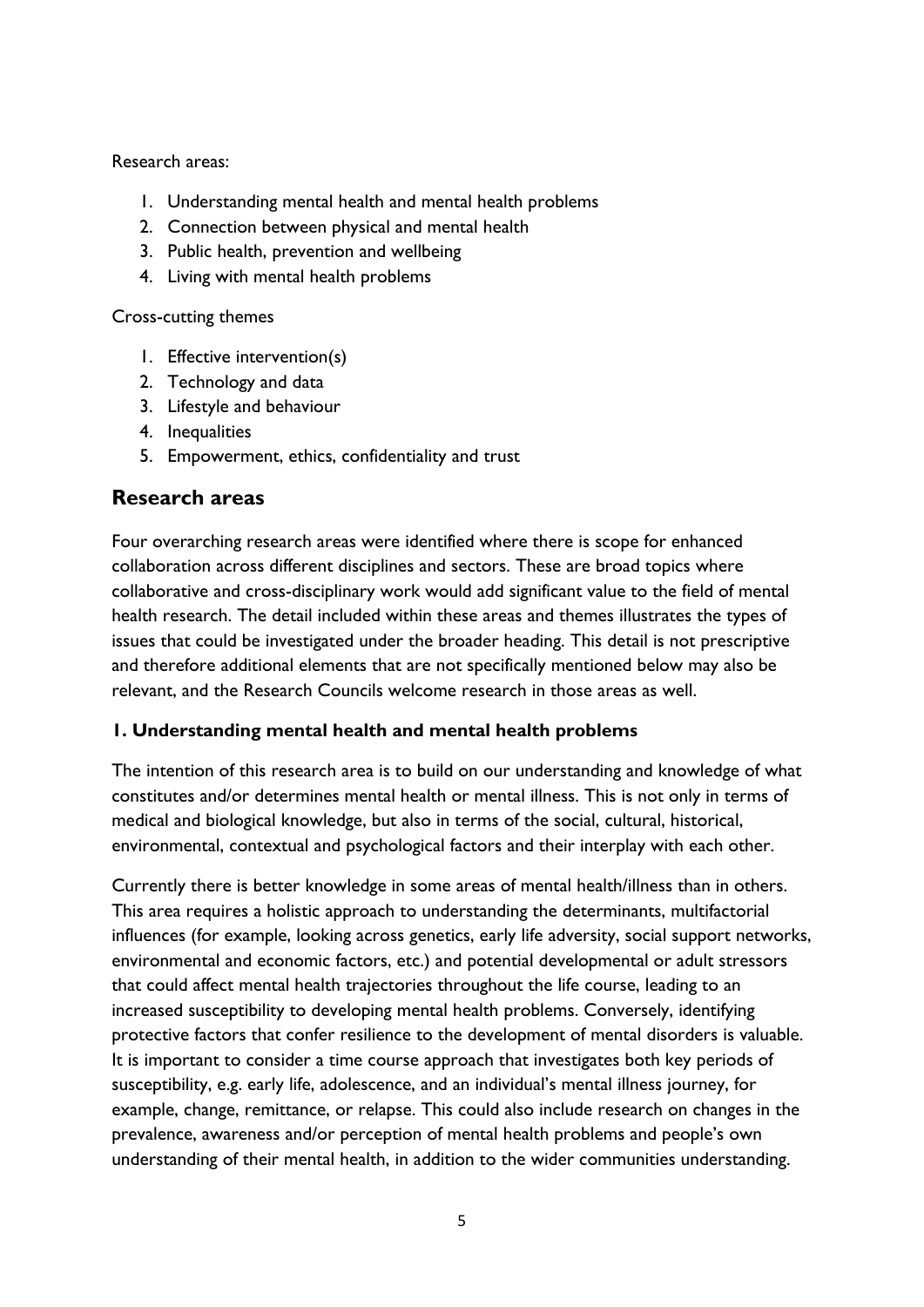#### **2. Connection between physical and mental health**

The purpose of this research area is to improve understanding of the frequency and complexity of comorbidities, particularly when both physical and mental conditions occur.

There is a strong link between physical and mental health, whereby the status of each can influence the other. Often people present with multiple health problems (which can include both mental and physical conditions) with important interactions between them that can negatively impact on overall health outcomes. Research could investigate the complexities of comorbidities, including why some individuals may be more susceptible or have reduced resilience, the influence of health-care systems, beliefs, family and work; and also the common causes that can lead to additional physical or mental health conditions. Research in this area could also consider the social and cultural challenges around stigma and behaviour such as people being more comfortable presenting with a physical health problem than a mental health problem, attitudes and behaviours from within healthcare services, and the differences in experience and care that may occur for people across varying social, cultural and community groups.

#### **3. Public health, prevention and wellbeing**

The aim of this research area is to build on our understanding at a population level, of the external contributing factors to mental health, wellbeing and mental health problems.

Research would include profiling across the lifespan, taking into account holistic and interdisciplinary approaches to identifying, engaging and investigating populations that are more at 'risk' of mental health problems. It could include investigation into the potential positives and negatives of smart or liveable cities, as well as the broader natural and built environment. It could consider place based design and participatory approaches, encompassing issues such as changing social, physical and natural environments, housing, rapid technological change, cultural diversity and migration. Research in this area could investigate the changing roles of the state, councils, healthcare providers, communities, families and individuals and their contribution to mental health problems or wellbeing. Integrated understanding of the role of wider services and sectors, such as ecosystem services, green infrastructure, cultural and recreational services, sport and arts, education, the workplace and criminal justice could also be considered. Understanding the potential benefits of workplace and school environments being able to identify early pre-clinical risks for developing mental health conditions is important, as is the inclusion of mixed interventions. This area also includes the investigation of perceptions of mental health and wellbeing by the media, the public and policy. This could tackle problems of included or excluded 'publics', as well as vulnerable and hard to reach groups and their access to services.

#### **4. Living with mental health problems**

The purpose of this research area is to improve understanding of an individual's response, and adaptation to living with mental health problems.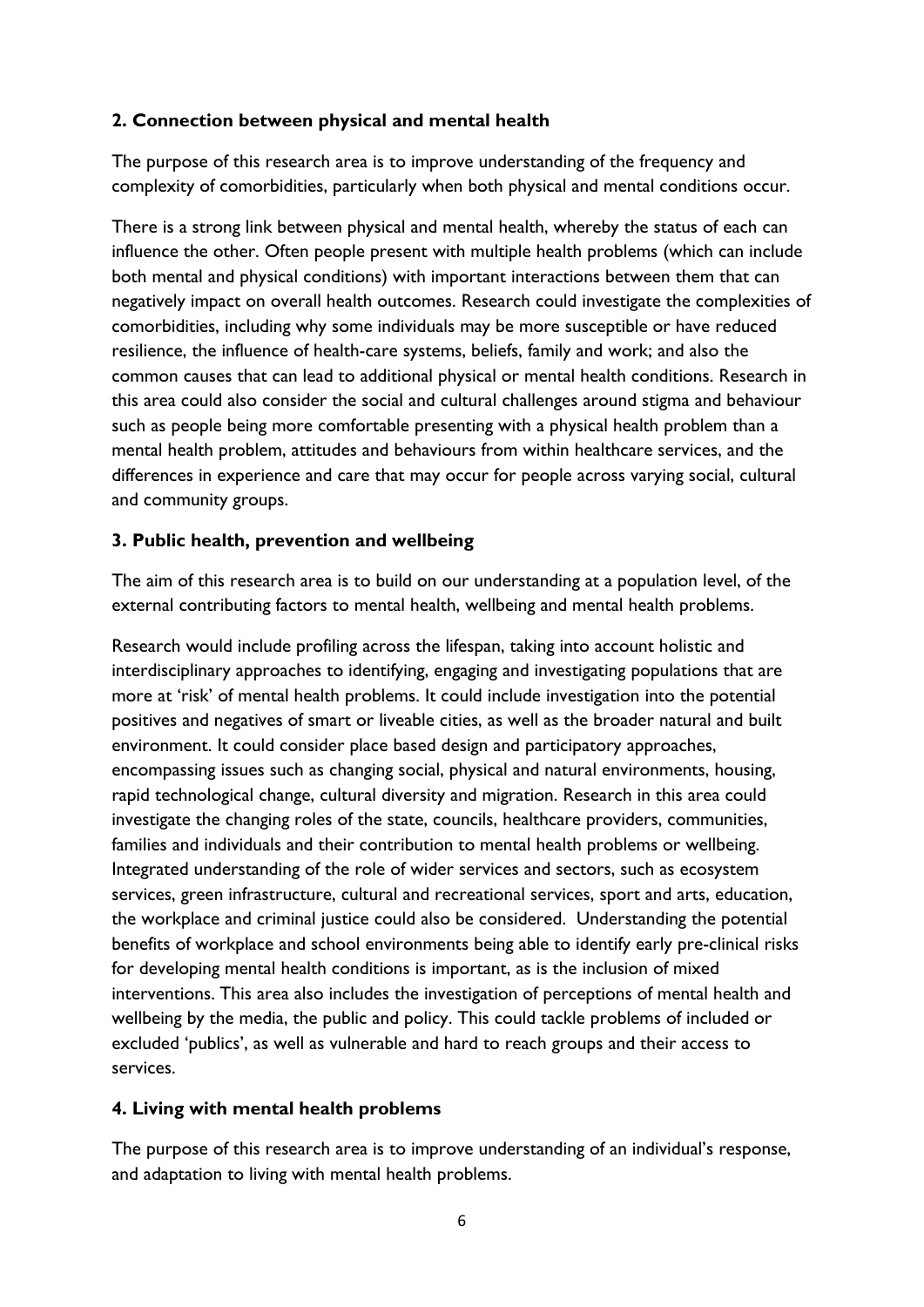Research could include looking beyond the individual to the families, communities and societies that surround them, and the processes of change within wider environments, institutions and cultures, which may make it easier or harder to live with mental illness. Research could investigate issues that affect an individual's decision to seek help for a condition, also encompassing related matters of trust and privacy. It could include consideration of the wider impact of groups that either hold, or are victim to, stigmatising attitudes, and those individuals and groups that may be more resilient. This area would take into account recovery, resilience and self-management that draw on different medical, social and environmental approaches, as well as issues of isolation, loneliness, and identity. Research could seek to improve understanding of an individual's mental health condition and behaviour, and lifestyle and environmental changes to increase wellbeing, particularly for those with chronic mental health conditions. This could include issues of polypharmacy as well as the unintended consequences of interventions. Research could also consider the possible knock on effects of having mental health problems to other elements of a person's life, taking into account factors such as their employment, relationships with family, friends or carers, physical health, their diet, cultural participation and their inclusion within, or exclusion from, society.

# **Cross-cutting themes**

Five cross-cutting themes have been identified that could apply across the boundaries of the four research areas. It is not envisaged that these themes would be considered individually, but that they highlight important areas that may be drawn out in any of the four research areas.

#### **1. Effective intervention(s)**

This theme focuses on effective interventions that consider the historical, biological, social, cultural, and environmental aspects of mental health and mental health problems. Drawing on knowledge from previous interventions, it encompasses the creation of new and more effective interventions and the improvement in delivery of existing ones, whether that is within clinical or community settings. Research could seek to understand the wider value of contributory mechanisms that link interventions to mental health outcomes. It could explore the value of 'co-creation' of interventions of various types with community groups and service users, and which interventions are appropriate for whom and when. The importance of 'safe' and 'targeted' intervention at the point of need could be investigated, along with research that looks at how to intervene at the earliest possible stage for those with pre-existing conditions to help prevent relapse/progression /deterioration. Research could give better evidence on different forms of intervention, including cultural, creative arts, social and physical activities, environmental interventions, how to enable inclusive participation, and also issues around transferability, sustainability, scalability and interactions between different forms of interventions.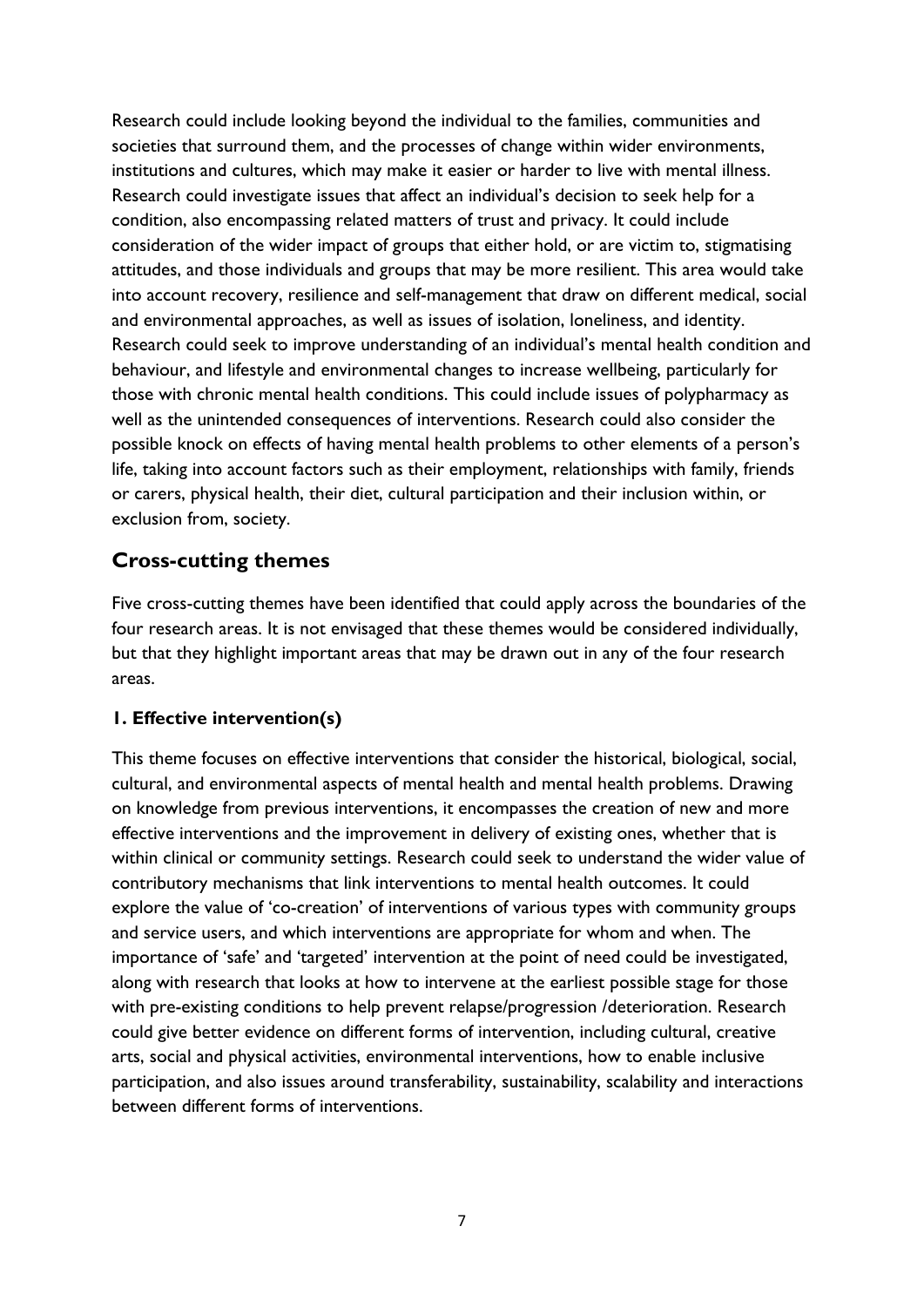### **2. Technology and data**

This cross-cutting theme includes the creation, linkage and utilisation of data sets and existing records, including big data, as well as the development of novel ways to collect data. It could also cover the use and development of technology, including wearable technologies, apps, robotics, artificial intelligence and virtual reality. Collaborations with the relevant industry sectors would be valuable in this area. Investigation into the acceptability and accessibility of technology across age spans and social groups (children, elderly, underserved groups, physically challenged, etc.) could be included. Research might encompass trust in technology and technological advances from individuals, healthcare professionals and the public more generally, and address associated issues around privacy, security and ethics in relation to technology. It may address issues around 'safe' technological intervention at the point of need that can be based on user engagement and co-design. Research could investigate the potential of using technology to aid in the monitoring of interventions, assist in the identification of potential lapses in health, and provide information that could help get a patient back on track, for example through self-management tools. In addition, it could acknowledge the possible negatives of technology and its potential to exclude certain groups and individuals.

### **3. Lifestyle and behaviour**

This cross-cutting theme could include investigation into various elements of an individual or a population's lifestyle that could affect their mental health and wellbeing both positively or negatively. This could include consideration of behaviours of the individual, diverse communities, the public, the media, healthcare professionals and local authorities in effecting changes to the mental health and wellbeing of individuals. It includes looking at the biological, social, cultural and environmental aspects of lifestyle factors and behaviours and their contribution to mental health or mental health problems, or as a factor in recovery, or the long term management of conditions.

### **4. Inequalities**

This cross-cutting theme requires investigation of how mental health affects different groups, interactions with wider inequalities in society and how to better address the needs of underserved groups, as well as inequalities in the status of mental health research. This could include issues of access to research and the opportunity to be involved in its coproduction, or as a participant within a study. Research could consider the difference in determinants for mental health problems amongst different groups and how inequalities can affect access to, and experience of, high quality mental health care provision. These inequalities include, but are not limited to, issues around gender, race, poverty, sexuality, age, educational attainment, ethnicity, faith, immigration and disability.

### **5. Empowerment, ethics, confidentiality and trust**

This theme could consider the importance of 'voice' within research and practice from the outset and the involvement of service users and of those with lived experience of mental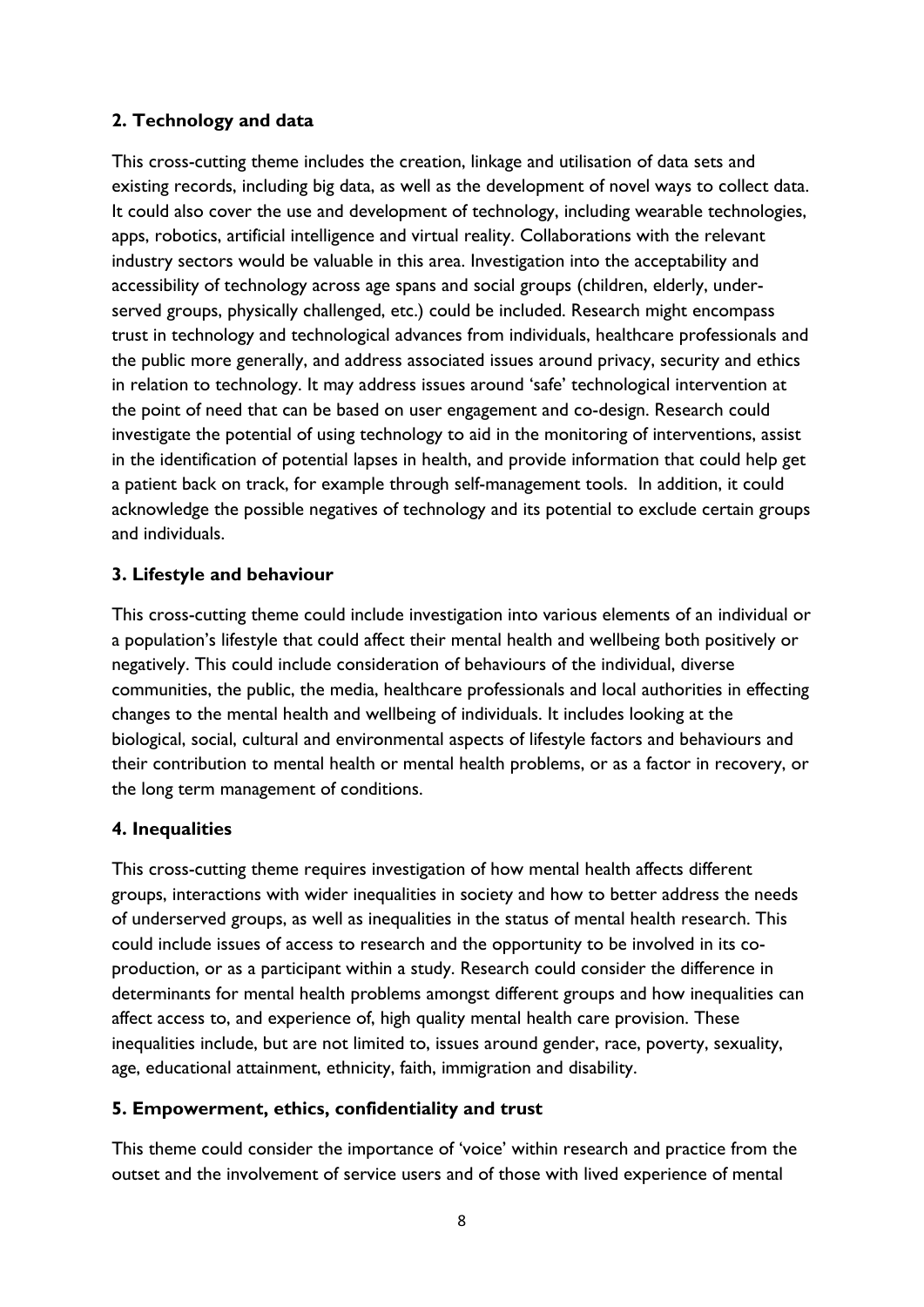health conditions. Research may cover how new technology can help empower individuals to manage their own mental health condition(s), and how to address potential challenges that can emerge, for example around individual insight into their own condition, protection of individuals affected by mental health problems and respect for a person's decision-making. It could include investigation into the roles and responsibilities of institutions in this empowering process. It could also study the impact of genetic and biological advances on patient and wider public understanding, and what should and needs to be communicated to individuals as a result.

# **Collaboration**

In order to deliver successful cross-disciplinary research in the field of mental health, collaboration and involvement with service users and people with lived experience of mental health problems should be included from the outset and planning stage of a project. Time should be taken to establish meaningful engagement with service users and professionals. Patient and public involvement is crucial to deliver high quality research that can have an impact on the community that it would ultimately benefit.

The development of innovative treatments and ways of capturing relevant information to monitor for clinically relevant signs and symptoms will require cross-disciplinary partnerships between industry, academia, patients and the NHS. Interventions may be psychological/behavioural, pharmacological or even computer-/app-based. Their development and refinement will require close working of researchers from a wide range of disciplines with the relevant industry sectors, service providers and patients themselves, to ensure acceptability, clinical utility, and integration into effective care pathways.

# **Funding opportunities**

The Research Councils regularly co-fund proposals through their respective standard grants routes and actively encourage cross-disciplinary research. Prior to submission applicants are strongly encouraged to contact the Research Councils through the remit query system with an outline of their proposed project. This will allow the Research Councils to discuss to which Council the full proposal should be submitted. The lead Research Council will seek agreement to co-fund a proposal from other relevant Research Councils, subject to quality and the assessment process for that scheme, which may also include securing suggestions for peer reviewers from other Research Councils. Remit query contact details and further information regarding the cross-council funding agreement can be found [here](http://www.rcuk.ac.uk/funding/fundingagreement/) on the Research Councils UK website.

# **Related activities**

As mentioned earlier in the document, we acknowledge that there is already a great deal of activity happening in this space which is led by other organisations and well as the Research Councils. This section highlights some of this work, but is not intended to be exhaustive.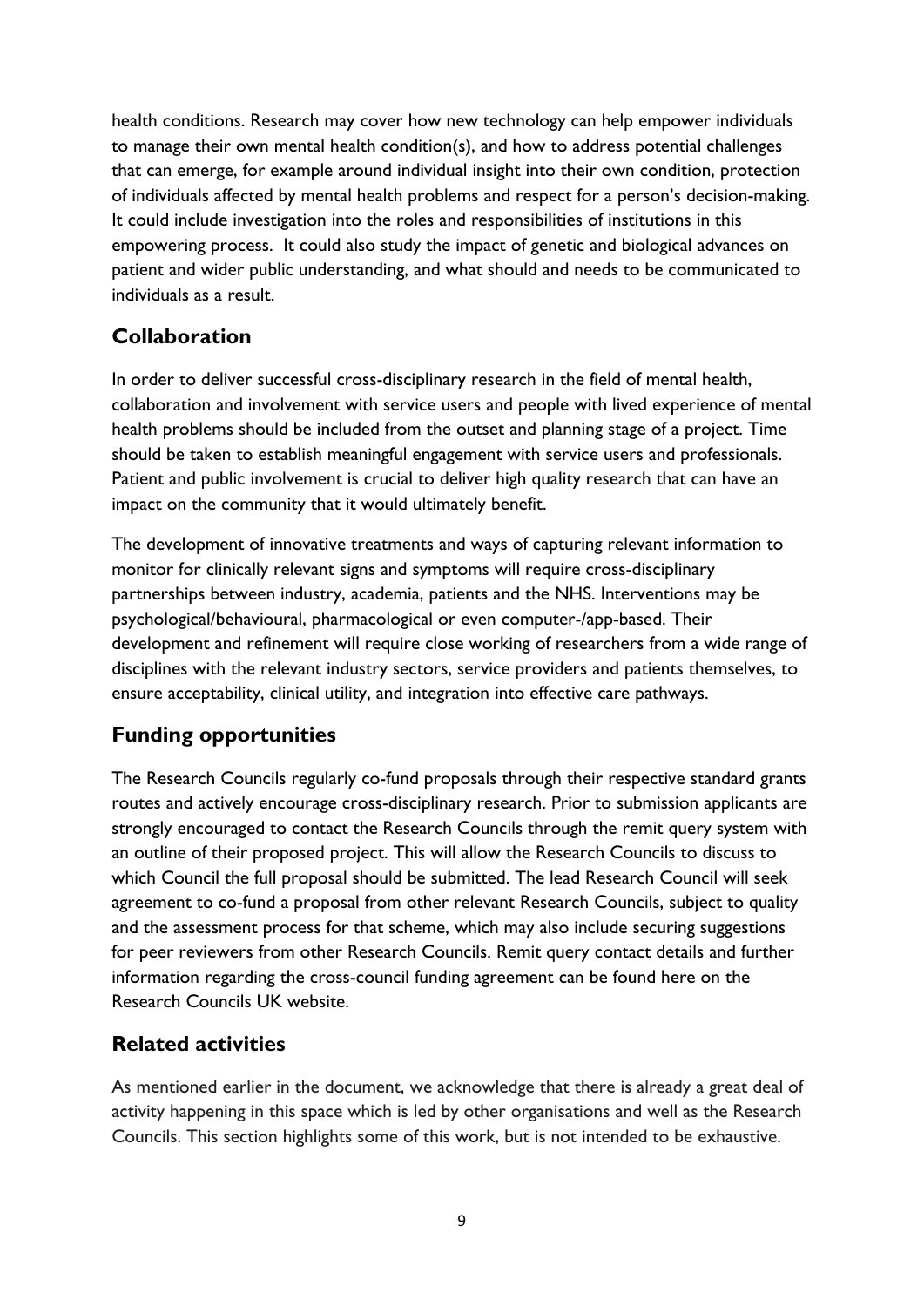In 2016, an independent NHS England Mental Health Taskforce published a report entitled "Five Year Forward View for Mental Health", which contained a recommendation that the Department of Health (DH) should publish a 10-year strategy for mental health research<sup>5</sup>. Several of the Research Councils are members of the steering committee for the development of this 10 year research strategy, which is likely to be published in autumn 2017. This UK strategy will align with the overarching priorities agreed by the Roadmap for Mental Health Research in Europe (ROAMER), which brought together a wide range of stakeholders to identify gaps and set priorities in mental health research in Europe.<sup>[6](#page-9-1)</sup>

### **MRC**

In April 2017 the MRC launched their "Strategy for lifelong mental health research":-

<https://www.mrc.ac.uk/documents/pdf/strategy-for-lifelong-mental-health-research/>

#### EPSRC

The EPSRC funded NewMind network explores the potential for technology to transform the management and treatment of mental health conditions. It does this by focussing on four main areas: Mood and Affective Disorders, Serious Mental Illness, Dementia, and Developmental Disorders. Through a series of workshops the network created the NewMind Research roadmap:

#### <http://www.newmindnetwork.org.uk/media/1399/newmind-research-roadmap-final.pdf>

#### Innovate UK

Innovate UK is the UK's Innovation Agency and the prime channel through which the Government incentivises innovation in business. Innovate UK works with people, companies and partner organisations to find and drive the science and technology innovations that will grow the UK economy. Innovate UK supports mental health projects through a variety of different mechanisms such as the Biomedical Catalyst programme of funding, and through priority areas including precision medicine and digital health. Their latest funding schemes can be found at the link below:

#### <https://www.gov.uk/government/organisations/innovate-uk>

#### **NIHR**

 $\overline{a}$ 

There are a number of different funding opportunities to be aware of through the NIHR, some of which (including HTA, HS&DR, PHRP and EME) are available on a UK-wide basis. Details of all NIHR schemes can be found at the link below:

[https://www.nihr.ac.uk/funding-and-support/funding-for-research-studies/funding](https://www.nihr.ac.uk/funding-and-support/funding-for-research-studies/funding-programmes/)[programmes/](https://www.nihr.ac.uk/funding-and-support/funding-for-research-studies/funding-programmes/)

<span id="page-9-0"></span><sup>5</sup> https://www.england.nhs.uk/wp-content/uploads/2016/02/Mental-Health-Taskforce-FYFV-final.pdf

<span id="page-9-1"></span><sup>6</sup> Wykes et al. (2015) Mental health research priorities for Europe, Lancet Psychiatry, 2, 11, 1036-1042.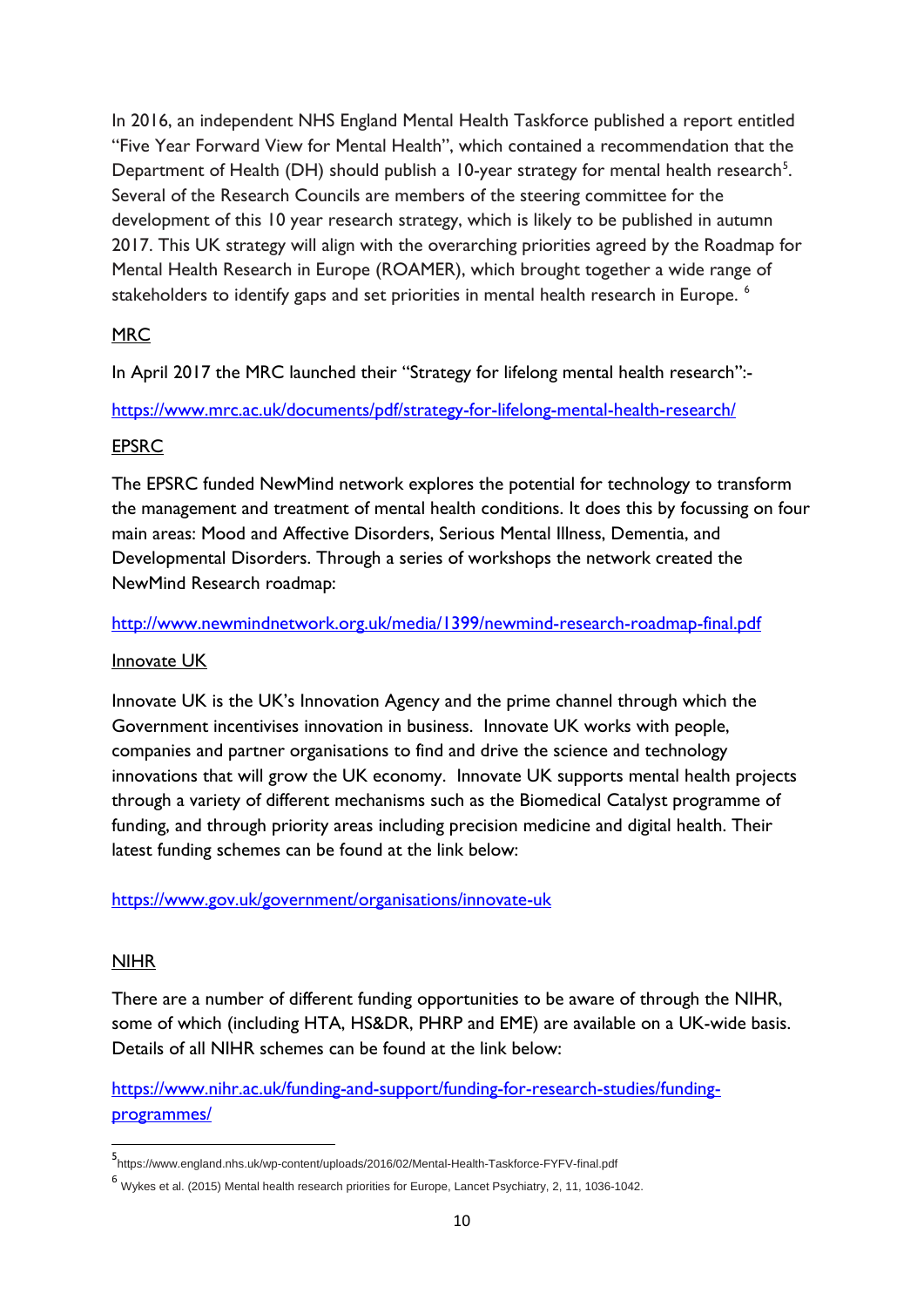The eligibility of researchers in Northern Ireland, Scotland and Wales to lead applications submitted to NIHR programmes is described at:

<http://www.cso.scot.nhs.uk/funding-2/>

<https://www.healthandcareresearch.gov.wales/funding/partner-funding-schemes/>

[http://www.research.hscni.net/national-institute-health-research-nihr-evaluation-trials-and](http://www.research.hscni.net/national-institute-health-research-nihr-evaluation-trials-and-studies-coordinating-centre)[studies-coordinating-centre](http://www.research.hscni.net/national-institute-health-research-nihr-evaluation-trials-and-studies-coordinating-centre)

Scottish Government Chief Scientist Office

Research funding schemes run by the Scottish Government Chief Scientist Office accept proposals in the area of mental health and details can be found here:

#### <http://www.cso.scot.nhs.uk/funding-2/>

The NHS Research Scotland Mental Health Research Network supports clinical research in the area of mental health:

<http://www.nhsresearchscotland.org.uk/research-areas/mental-health>

#### Health and Care Research Wales

Health and Care Research Wales fund the National Centre for Mental Health. Its work spans the translational spectrum and it now incorporates the more clinically and applied work of what was previously the Mental Health Registered Research Group. There are strong opportunities here for collaborative activity and infrastructure support, research prioritisation and grant capture. Further details can be found at the link below:

<https://www.healthandcareresearch.gov.wales/national-centre-for-mental-health/>

# **Contacts**

Research Council's relevant grants competitions and the contact details for mental health teams are listed below:

# **AHRC**

**Research Grants – Standard Route:** <http://www.ahrc.ac.uk/funding/opportunities/current/researchgrantsstandardroute/>

# **James Dracott, Strategy and Development Manager**

Email: j.dracott@ahrc.ac.uk Telephone: (01793) 416017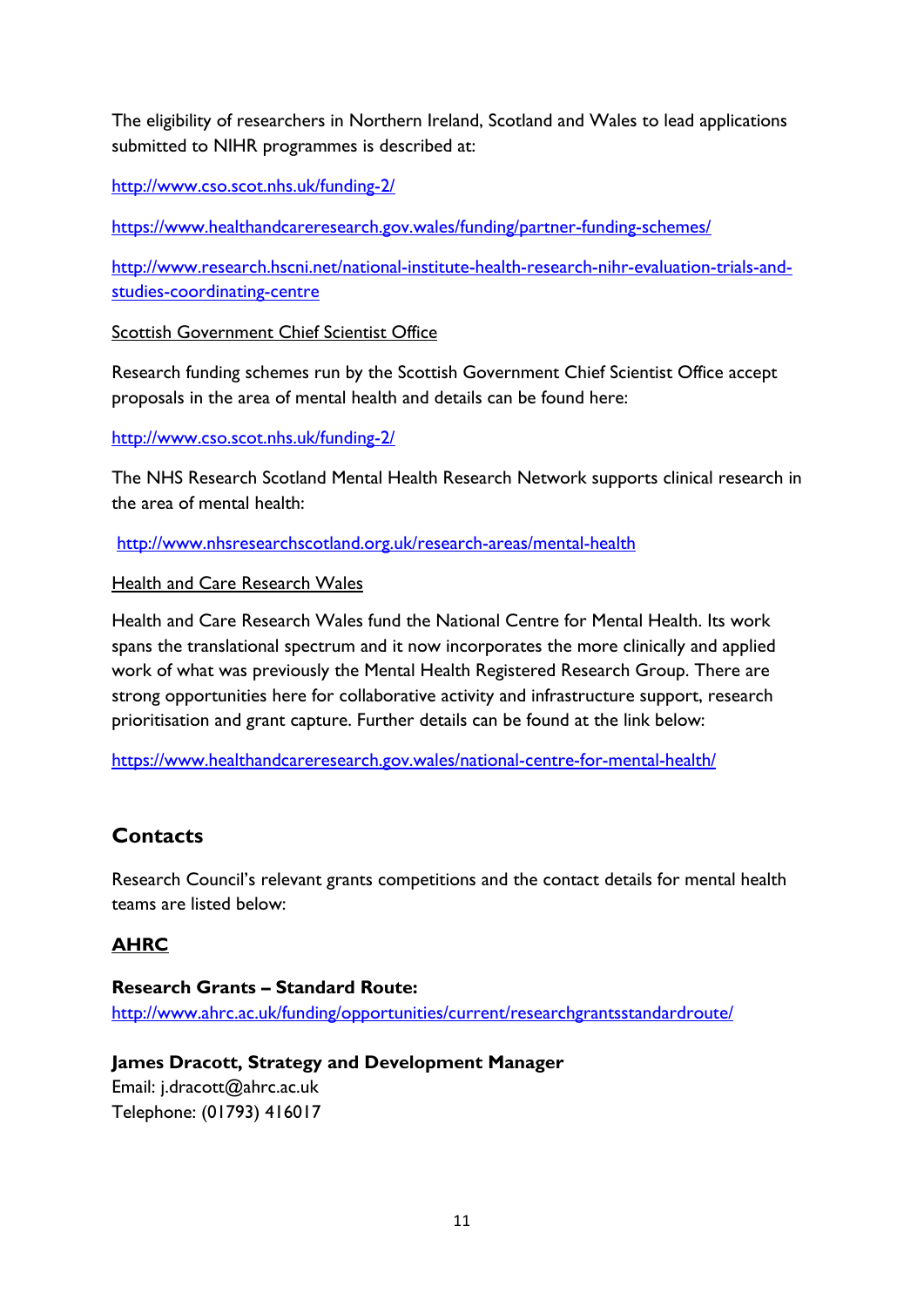#### **BBSRC**

**Responsive mode applications:** <http://www.bbsrc.ac.uk/funding/grants/>

[bfh@bbsrc.ac.uk](mailto:bfh@bbsrc.ac.uk)

#### **ESRC**

**Research Grants:** <http://www.esrc.ac.uk/funding/funding-opportunities/research-grants/> **Secondary Data Analysis Initiative:** http://www.esrc.ac.uk/funding/funding-opportunities/secondary-data-analysis-initiative-sdaiopen-call/ **New Investigator:** http://www.esrc.ac.uk/funding/funding-opportunities/new-investigator-grants/

[mentalhealth@esrc.ac.uk](mailto:mentalhealth@esrc.ac.uk)

#### **EPSRC**

**Standard Grant scheme:** <https://www.epsrc.ac.uk/funding/howtoapply/routes/standardresearch/> **Healthcare open call:** <https://www.epsrc.ac.uk/files/funding/calls/2016/htinvestigatorledresearchprojects/>

#### [healthcare@epsrc.ac.uk](mailto:healthcare@epsrc.ac.uk)

#### **MRC**

#### **Research Grants:**

<https://www.mrc.ac.uk/funding/how-we-fund-research/research-grant/> [https://www.mrc.ac.uk/funding/science-areas/neurosciences-mental-health/mental-health](https://www.mrc.ac.uk/funding/science-areas/neurosciences-mental-health/mental-health-research/)[research/](https://www.mrc.ac.uk/funding/science-areas/neurosciences-mental-health/mental-health-research/)

[nmhb@headoffice.mrc.ac.uk](mailto:nmhb@headoffice.mrc.ac.uk)

#### **NERC**

#### **Standard Grants:**

<http://www.nerc.ac.uk/funding/available/researchgrants/standard/>